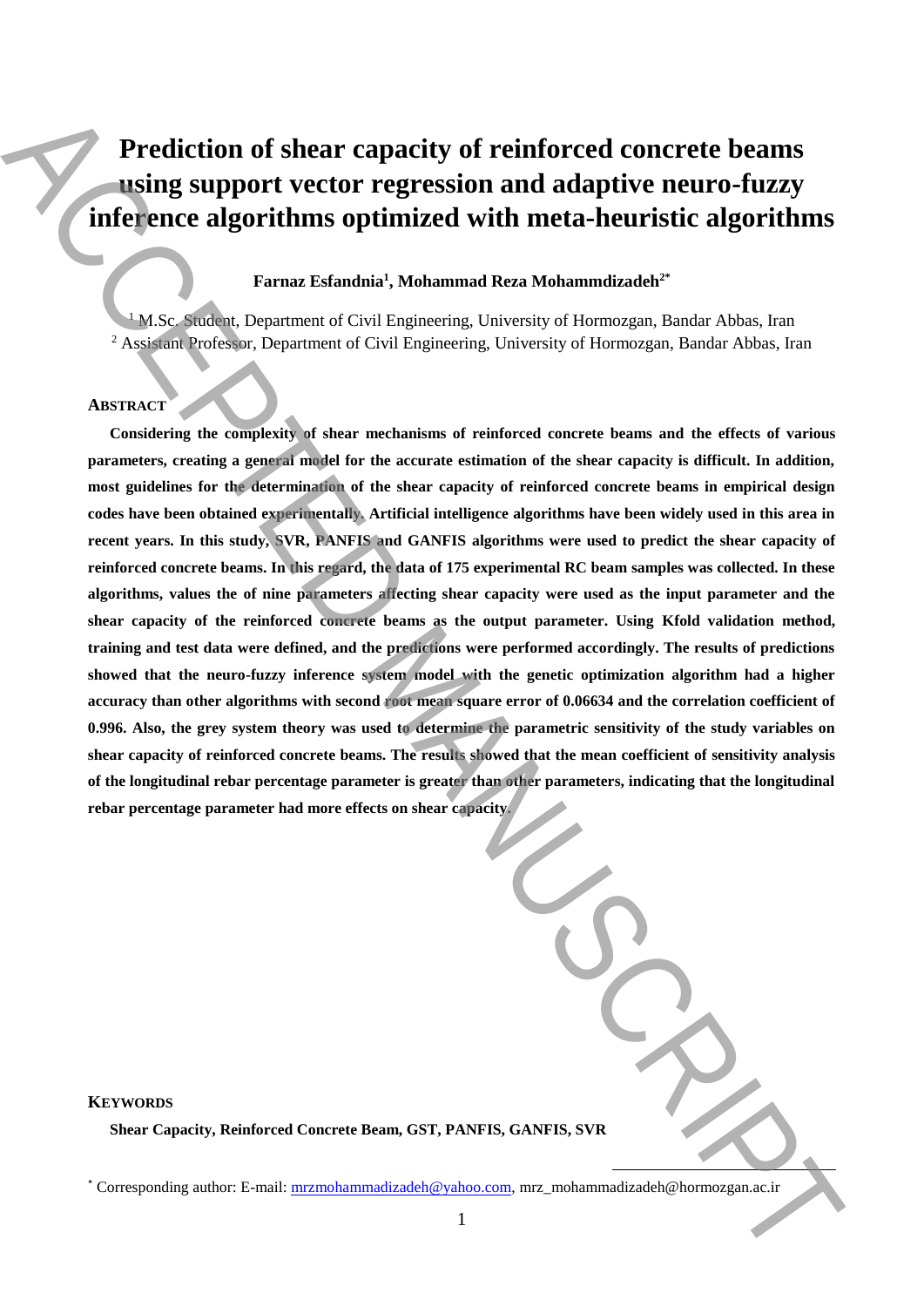## **1. Introduction**

Since shear mechanisms of reinforced concrete beams (RCs) are very complex, it is difficult to develop a general model capable of estimating the shear capacity accurately. Improving prediction performance is significantly important when designing reinforced concrete beams. Recently, artificial intelligence (AI) algorithms were proposed as one of the key strategies that can provide an acceptable model for this purpose [1]. Accordingly, many emphasized the successful application of artificial intelligence in civil engineering including the work of Dao et al., Moshiri and Ala, Sogana et al., And Naderpour and Mirshid [2-5]. In the present paper, first, we studied the parameter sensitivity analysis and then, the performances of three different artificial intelligence algorithms (SVR, PANFIS, and GANFIS) were investigated. Finally, we analyzed the results obtained about the prediction performance of these algorithms and compared the results with each other.

#### **2. Experimental data**

The experiment data are applied as input and output data to conduct the sensitivity analysis on the given parameters using GST algorithm and predict the shear capacity of reinforced concrete beams using SVR, PANFIS and GANFIS algorithms. Experimental data obtained from 175 reinforced concrete beams with shear reinforcement have been used for this purpose, [6].

# **3. Sensitivity analysis using GST (Grey System Theory)**

The process of analyzing a particular relationship or a particular model and also examining the impact of changes on each parameter in the model output is called sensitivity analysis. In this section, a numerical model of GST theory [7] is used to determine the parametric sensitivity of variables investigated to determine the shear capacity of reinforced concrete beams. In this theory,  $\lambda$  is used as an indicator of the relationship between independent and dependent variables. The closer the value gets to 1, the stronger the correlation between the two variables. According to the above explanation, the diagram of correlations between each independent parameter and the shear capacity was indicated in **"**Figure 1**"**. It can be seen that the maximum value is related to the percentage of longitudinal reinforcement  $(\rho_l)$ .

# **4. Predicting the shear capacity of reinforced concrete beams with SVR, PANFIS and GANFIS algorithms**

#### 4.1. Support vector regression (SVR)

Support vector regression is a machine learning algorithm that works based on statistical training theory. This algorithm is one of the supervised training algorithms and connects the input data to the dependent parameter values through minimizing the structural risk. A kernel function is used to solve the operating issue of this algorithm in high dimensional space. The purpose of SVR is to estimate the weights and the slopes

parameters of the function that have the best compatibility with the data [8].



#### 4.2. An adaptive neuro-fuzzy inference system

The fuzzy inference system (FIS) is introduced as a nonlinear mapping of the input space to the output space. The mapping mechanism is based on converting input parameters from the numerical scale to fuzzy scale using three functional components including (1) a set of rules that consisting of fuzzy rules; (2) a database defining the membership functions (MFs) used in fuzzy rules; and (3) a reasoning mechanism that use the inference method based on the rules to obtain an output. The ANFIS algorithm was applied based on the adaptive network's framework [9]. The ANFIS algorithm uses the advantages of neural networks and fuzzy systems. In this algorithm, data training is considered as a major challenge. Hence, meta-heuristic algorithms with a random search nature may be used as an alternative and useful choice of algorithms. The weights obtained from the previous fuzzy parameters and the linear parameters C<sup>i</sup> are adjusted through the heuristic algorithms to solve the optimization problem caused by using PSO and GA algorithms. I. Interaction (in the control of the second of the second of the second of the second of the second of the second of the second of the second of the second of the second of the second of the second of the second of the

4.3. Particle swarm optimization Algorithm (PSO)

Particle swarm optimization Algorithm is considered as one of the most important algorithms in the field of swarm intelligence. This algorithm was introduced by Kennedy et al. (1995) and was designed by inspiring from the social behavior of animals such as fish and birds that live in small and large groups. This algorithm works based on the fact that in every moment, each particle adjusts its location on the search space by comparing the best location it has positioned into and the best location in all its neighborhoods [10].

4.4. Genetic algorithm (GA)

The genetic algorithm is one of the first evolutionary algorithms, which was defined based on the genetic process of individuals [11]. To solve the problems, the genetic algorithms simulate the "survival of the fittest" principal among members of a population over successive generations. Each generation consists of a string of characters that their functions are similar to DNA chromosomes. Each person represents a point in the search space and a possible solution. Members of each generation also go through a process similar to that